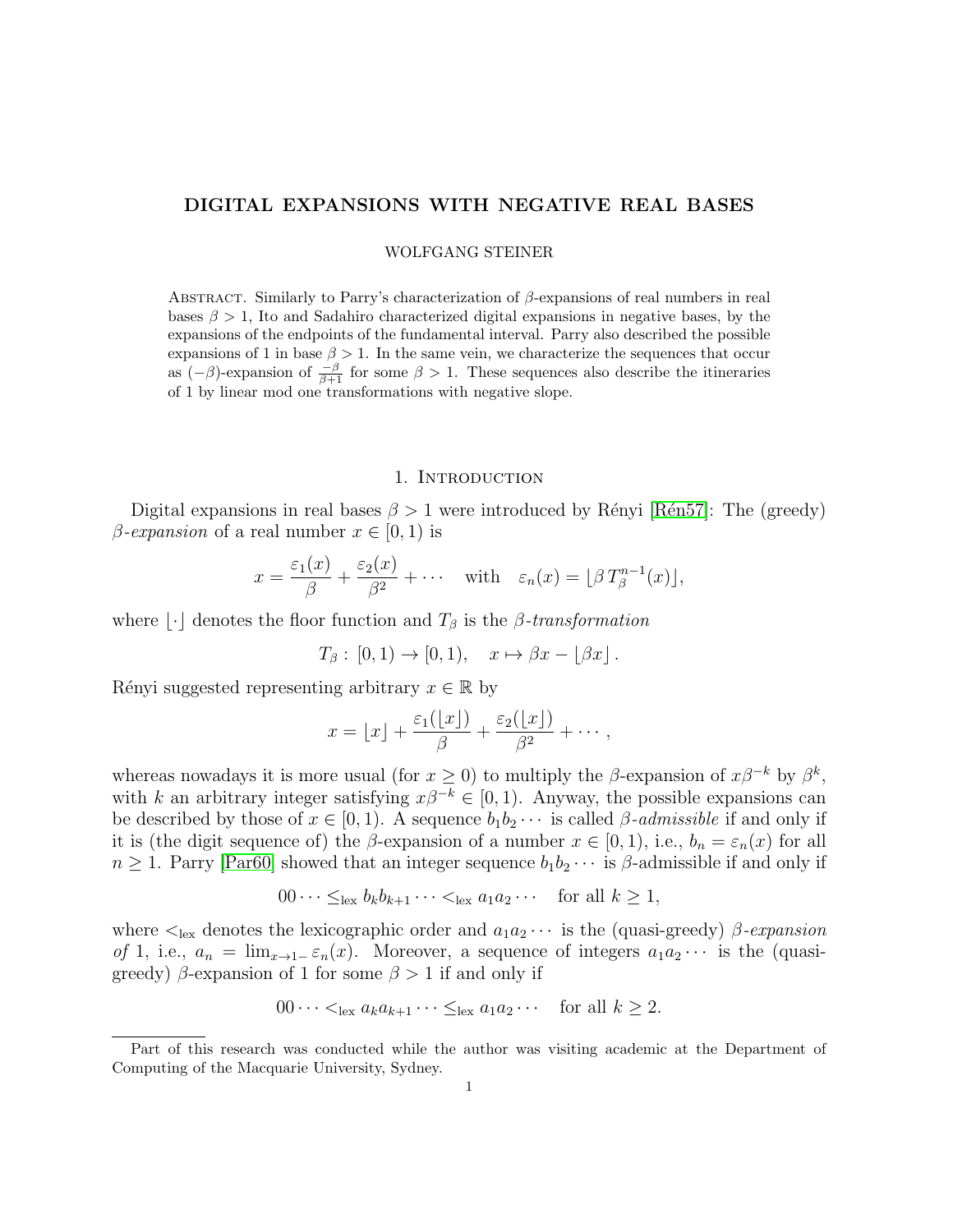(These results are stated in a slightly different way in [\[Par60\]](#page-9-1); quasi-greedy  $\beta$ -expansions were introduced by Daróczy and Kátai [\[DK95\]](#page-9-2) under the name "quasi-regular" and got the present name from Komornik and Loreti [\[KL07\]](#page-9-3).)

Following [Rén57] and [\[Par60\]](#page-9-1), a lot of papers were dedicated to the study of  $\beta$ -expansions and  $\beta$ -transformations, but surprisingly little attention was given to digital expansions in negative bases. This changed only in recent years, after Ito and Sadahiro [\[IS09\]](#page-9-4) considered  $(-\beta)$ -expansions,  $\beta > 1$ , defined for  $x \in \left[\frac{-\beta}{\beta+1}, \frac{1}{\beta+1}\right)$  by

(1.1) 
$$
x = \frac{\varepsilon_1(x)}{-\beta} + \frac{\varepsilon_2(x)}{(-\beta)^2} + \cdots \text{ with } \varepsilon_n(x) = \left\lfloor \frac{\beta}{\beta+1} - \beta T_{-\beta}^{n-1}(x) \right\rfloor,
$$

where the  $(-\beta)$ -transformation is defined by

<span id="page-1-4"></span><span id="page-1-0"></span>
$$
T_{-\beta}:\ \left[\tfrac{-\beta}{\beta+1},\tfrac{1}{\beta+1}\right)\to\left[\tfrac{-\beta}{\beta+1},\tfrac{1}{\beta+1}\right),\quad x\mapsto -\beta x-\left\lfloor\tfrac{\beta}{\beta+1}-\beta x\right\rfloor.
$$

A sequence  $b_1b_2 \cdots$  is  $(-\beta)$ -admissible if and only if it is the  $(-\beta)$ -expansion of some  $x \in \left[\frac{-\beta}{\beta+1}, \frac{1}{\beta+1}\right]$ , i.e.,  $b_n = \varepsilon_n(x)$  for all  $n \geq 1$ . Since the map  $x \mapsto -\beta x$  is order-reversing, the  $(-\beta)$ -admissible sequences are characterized using the alternating lexicographic order. By [\[IS09\]](#page-9-4), a sequence  $b_1b_2 \cdots$  is  $(-\beta)$ -admissible if and only if

(1.2) 
$$
a_1 a_2 \cdots \ge_{\text{alt}} b_k b_{k+1} \cdots >_{\text{alt}} 0 a_1 a_2 \cdots \quad \text{for all } k \geq 1,
$$

where  $a_1a_2\cdots$  is the  $(-\beta)$ -expansion of the left endpoint  $\frac{-\beta}{\beta+1}$ , i.e.,  $a_n = \varepsilon_n(\frac{-\beta}{\beta+1})$ , which is supposed not to be periodic with odd period length. If  $a_1 a_2 \cdots = \overline{a_1 a_2 \cdots a_{2\ell+1}}$  for some  $\ell \geq 0$ , and  $\ell$  is minimal with this property, then the condition [\(1.2\)](#page-1-0) is replaced by

$$
(1.3) \t a_1 a_2 \cdots \ge_{\text{alt}} b_k b_{k+1} \cdots >_{\text{alt}} \overline{0 a_1 \cdots a_{2\ell} (a_{2\ell+1} - 1)} \text{ for all } k \ge 1.
$$

Recall that the alternating lexicographic order is defined on sequences  $x_1x_2 \cdots$ ,  $y_1y_2 \cdots$ with  $x_1 \cdots x_{k-1} = y_1 \cdots y_{k-1}$  and  $x_k \neq y_k$  by

<span id="page-1-2"></span><span id="page-1-1"></span>
$$
x_1 x_2 \cdots <_{\text{alt}} y_1 y_2 \cdots
$$
 if and only if  $\begin{cases} x_k < y_k \\ y_k < x_k \end{cases}$  when k is odd,

The main result of this paper is a characterization of the sequences  $a_1a_2 \cdots$  that are the  $(-\beta)$ -expansion of  $\frac{-\beta}{\beta+1}$  for some  $\beta > 1$ . This turns out to be more complicated than the corresponding problem for  $\beta$ -expansions, and we will see that several proofs cannot be directly carried over from positive to negative bases. From  $(1.2)$  and  $(1.3)$ , one deduces that

(1.4) 
$$
a_k a_{k+1} \cdots \leq_{\text{alt}} a_1 a_2 \cdots \quad \text{for all } k \geq 2.
$$

The proof of Proposition 3.5 in [\[LS\]](#page-9-5) (see also Theorem [3](#page-2-0) below) shows that

<span id="page-1-3"></span>
$$
(1.5) \t a_1 a_2 \cdots >_{\text{alt}} u_1 u_2 \cdots = 100111001001001110011 \cdots,
$$

where  $u_1u_2\cdots$  is the sequence starting with  $\varphi^n(1)$  for all  $n\geq 0$ , with  $\varphi$  being the morphism of words on the alphabet  $\{0, 1\}$  defined by  $\varphi(1) = 100$ ,  $\varphi(0) = 1$ . (See the remarks following Theorem [3](#page-2-0) and note that the alphabet is shifted by 1 in [\[LS\]](#page-9-5).) Our first result states that a sequence satisfying [\(1.4\)](#page-1-2) and [\(1.5\)](#page-1-3) is "almost" the  $(-\beta)$ -expansion of  $\frac{-\beta}{\beta+1}$  for some  $\beta > 1$ .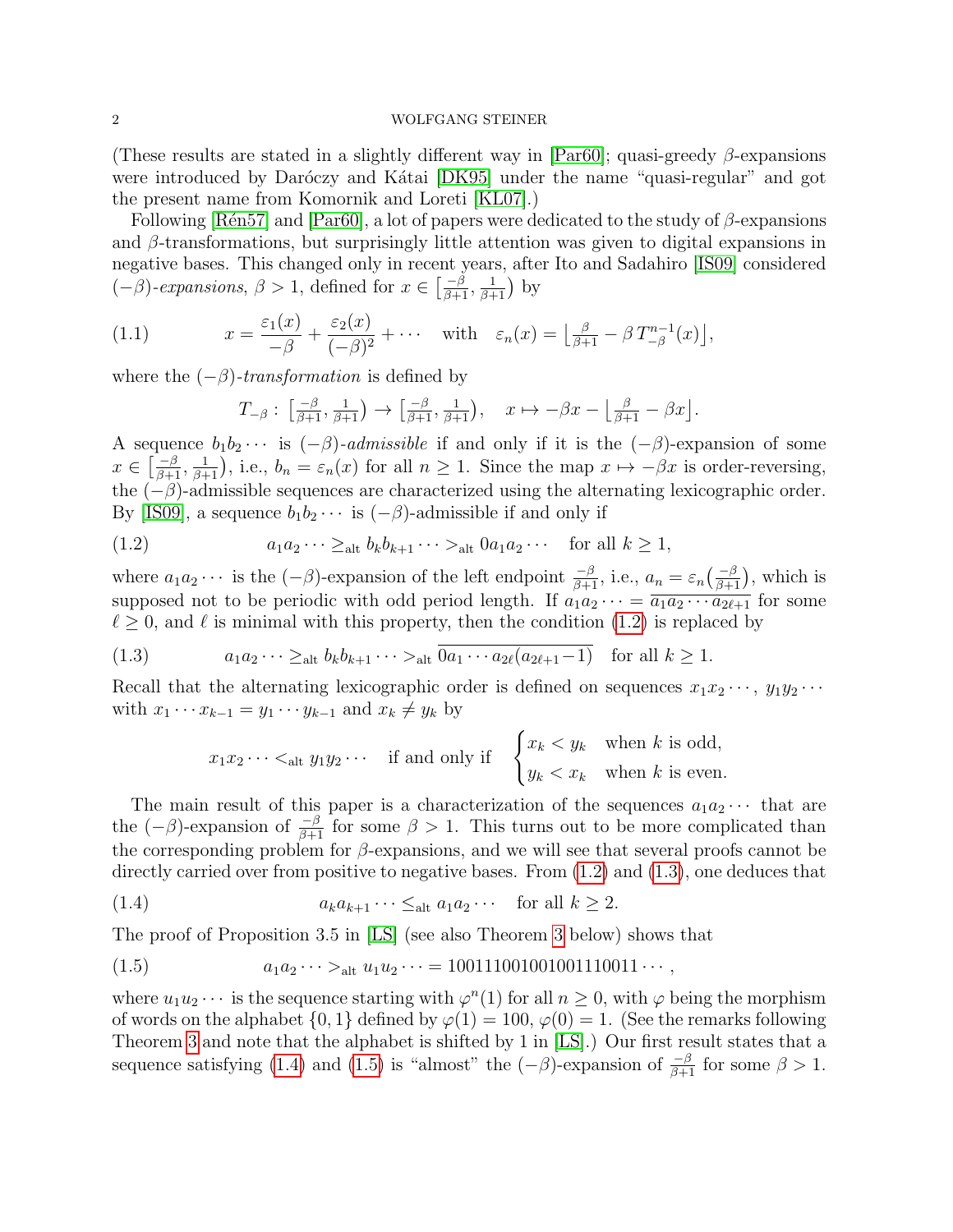<span id="page-2-3"></span>**Theorem 1.** Let  $a_1a_2\cdots$  be a sequence of non-negative integers satisfying [\(1.4\)](#page-1-2) and [\(1.5\)](#page-1-3). Then there exists a unique  $\beta > 1$  such that

<span id="page-2-5"></span>(1.6) 
$$
\sum_{j=1}^{\infty} \frac{a_j}{(-\beta)^j} = \frac{-\beta}{\beta+1} \quad and \quad \sum_{j=1}^{\infty} \frac{a_{k+j}}{(-\beta)^j} \in \left[\frac{-\beta}{\beta+1}, \frac{1}{\beta+1}\right] \quad \text{for all } k \ge 1.
$$

For a  $(-\beta)$ -expansion of  $\frac{-\beta}{\beta+1}$ , we have to exclude the possibility that  $\sum_{j=1}^{\infty}$  $a_{k+j}$  $\frac{a_{k+j}}{(-\beta)^j} = \frac{1}{\beta + j}$  $_{\beta+1}$ for some  $k \geq 1$ . If  $\overline{a_1 \cdots a_k} >_{\text{alt}} u_1 u_2 \cdots$ , then out of  $\{a_1 \cdots a_k, a_1 \cdots a_{k-1} (a_k-1) 0\}^{\omega}$ , which is the set of infinite sequences composed of blocks  $a_1 \cdots a_k$  and  $a_1 \cdots a_{k-1}(a_k-1)0$ , only the periodic sequence  $\overline{a_1 \cdots a_k}$  is possibly the  $(-\beta)$ -expansion of  $-\frac{\beta}{\beta+1}$  for some  $\beta > 1$ , see Section [4.](#page-8-0) This implies that

<span id="page-2-2"></span><span id="page-2-1"></span>
$$
(1.7) \qquad a_1 a_2 \cdots \notin \{a_1 \cdots a_k, a_1 \cdots a_{k-1} (a_k - 1) 0\}^{\omega} \setminus \{\overline{a_1 \cdots a_k}\}
$$
\n
$$
\text{for all } k \ge 1 \text{ with } \overline{a_1 \cdots a_k} \succ u_1 u_2 \cdots,
$$
\n
$$
(1.8) \qquad a_1 a_2 \cdots \notin \{a_1 \cdots a_k 0, a_1 \cdots a_{k-1} (a_k + 1)\}^{\omega}
$$
\n
$$
\text{for all } k \ge 1 \text{ with } \overline{a_1 \cdots a_{k-1} (a_k + 1)} \succ u_1 u_2 \cdots.
$$

The main result states that there are no other conditions on  $a_1 a_2 \cdots$ .

<span id="page-2-4"></span>**Theorem 2.** A sequence of non-negative integers  $a_1a_2 \cdots$  is the  $(-\beta)$ -expansion of  $\frac{-\beta}{\beta+1}$ for some (unique)  $\beta > 1$  if and only if it satisfies [\(1.4\)](#page-1-2), [\(1.5\)](#page-1-3), [\(1.7\)](#page-2-1), and [\(1.8\)](#page-2-2).

It is easy to see that the natural order of bases  $\beta > 1$  is reflected by the lexicographical order of the (quasi-greedy)  $\beta$ -expansions of 1 [\[Par60\]](#page-9-1). For negative bases, a similar relation with the alternating lexicographic order holds, although it is a bit harder to prove.

<span id="page-2-0"></span>**Theorem 3.** Let  $a_1a_2\cdots$  be the  $(-\beta)$ -expansion of  $\frac{-\beta}{\beta+1}$  and  $a'_1a'_2\cdots$  be the  $(-\beta')$ -expansion of  $\frac{-\beta'}{\beta'+1}$ , with  $\beta, \beta' > 1$ . Then  $\beta < \beta'$  if and only if  $a_1 a_2 \cdots <_{\text{alt}} a'_1 a'_2 \cdots$ .

It is often convenient to study a slightly different  $(-\beta)$ -transformation,

$$
\overline{T}_{-\beta} : (0,1] \to (0,1], \quad x \mapsto -\beta x + \lfloor \beta x \rfloor + 1.
$$

As already noted in [\[LS\]](#page-9-5), the transformations  $T_{-\beta}$  and  $T_{-\beta}$  are conjugate via the involution  $\phi(x) = \frac{1}{\beta + 1} - x$ , i.e.,

$$
T_{-\beta} \circ \phi(x) = \phi \circ \widetilde{T}_{-\beta}(x) \quad \text{for all } x \in (0, 1].
$$

Setting  $\tilde{\varepsilon}_n(x) = \left[ \beta \, \tilde{T}_{-\beta}^{n-1}(x) \right]$  for  $x \in (0,1]$ , we have  $x = -\sum_{n=1}^{\infty}$  $\frac{\tilde{\varepsilon}_n(x)+1}{(-\beta)^n} = \frac{1}{\beta+1} - \sum_{n=1}^{\infty}$  $\frac{\tilde{\varepsilon}_n(x)}{(-\beta)^n},$ and  $\tilde{\varepsilon}_n(x) = \varepsilon_n(\phi(x))$ . Note that  $\tilde{T}_{-\beta}(x) = -\beta x - \lfloor -\beta x \rfloor$  except for finitely many points, hence  $\widetilde{T}_{-\beta}$  is a natural generalization of the beta-transformation. The map  $\widetilde{T}_{-\beta}$  was studied e.g. by Góra [Gór07], where it corresponds to the case  $E = [1, 1, \ldots, 1]$ , and in [\[LS\]](#page-9-5). The following corollary is an immediate consequence of Theorems [1](#page-2-3) and [2.](#page-2-4)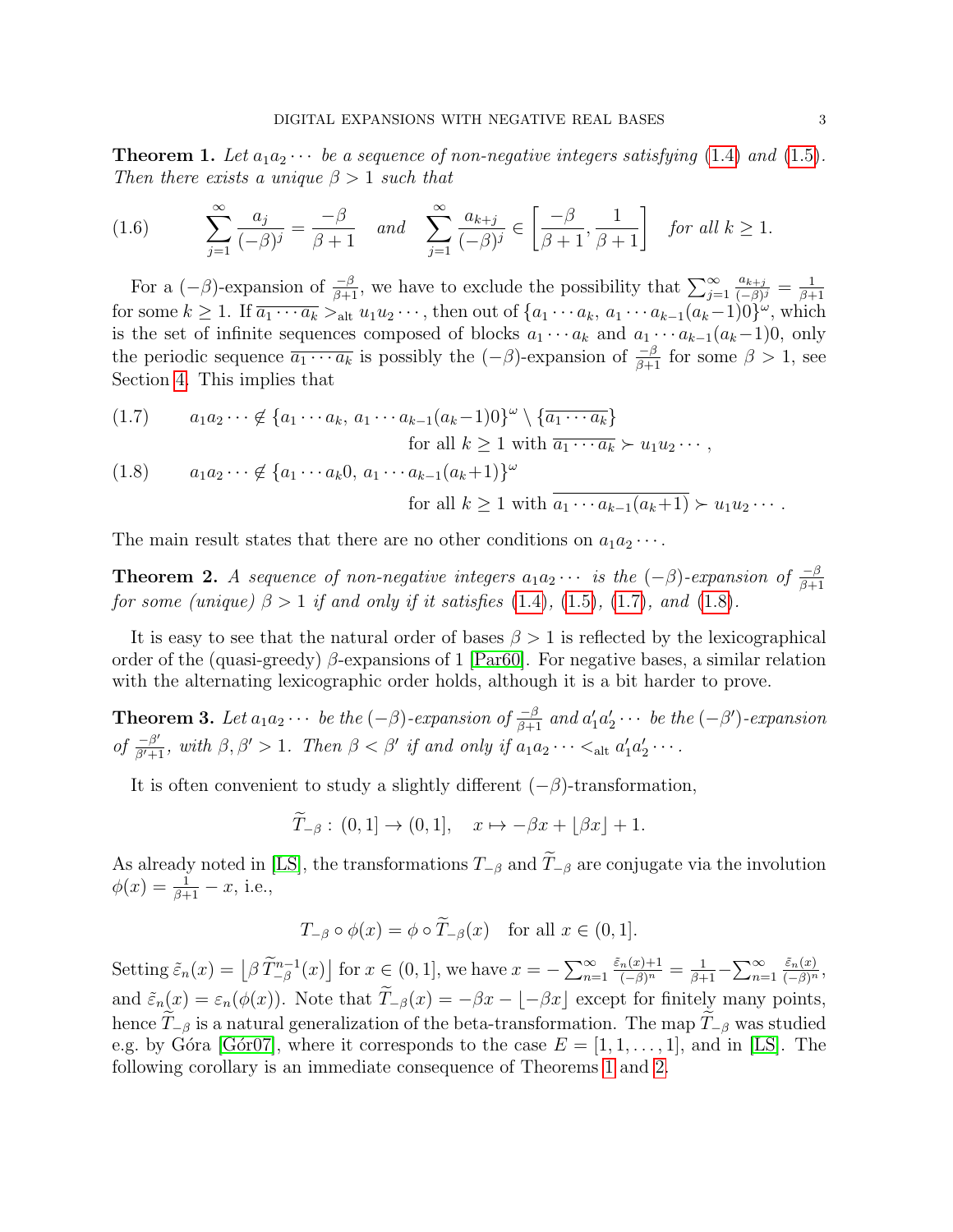**Corollary 1.** Let  $a_1a_2\cdots$  be a sequence of non-negative integers satisfying [\(1.4\)](#page-1-2) and [\(1.5\)](#page-1-3). Then there exists a unique  $\beta > 1$  such that

<span id="page-3-0"></span>(1.9) 
$$
-\sum_{j=1}^{\infty} \frac{a_j+1}{(-\beta)^j} = 1 \quad and \quad -\sum_{j=1}^{\infty} \frac{a_{k+j}+1}{(-\beta)^j} \in [0,1] \quad \text{for all } k \ge 1.
$$

Moreover,  $\sum_{j=1}^{\infty}$  $a_{k+j}+1$  $\frac{(k+j+1)}{(-\beta)^j} \neq 0$  for all  $k \geq 1$  if and only if  $(1.7)$  and  $(1.8)$  hold.

With the notation of [Goro7], this means, for  $E = [1, 1, \ldots, 1]$ , that  $a_1 a_2 \cdots$  is the itinerary It<sub>β</sub>(1) for some  $\beta > 1$  if and only if [\(1.4\)](#page-1-2), [\(1.5\)](#page-1-3), [\(1.7\)](#page-2-1), and [\(1.8\)](#page-2-2) hold. Note that Góra [Gór07, Theorems 25 and 28] claims that already [\(1.4\)](#page-1-2) is sufficient when  $a_1 \geq 2$ , and he has a less explicit statement for  $a_1 = 1$ . However, his proof deals only with the first part of the theorem, i.e., that there exists a unique  $\beta > 1$  satisfying [\(1.9\)](#page-3-0). To see that this is not sufficient, consider the sequences  $a_1 a_2 \cdots \in \{2, 10\}^\omega$ . They all satisfy [\(1.9\)](#page-3-0) with  $\beta = 2$ , and there are uncountably many of them satisfying [\(1.4\)](#page-1-2) and  $a_1 = 2$ . All these uncountably many sequences would have to be equal to  $It_2(1)$  by [ $G\acute{o}r07$ , Theorem 25], which is of course not true. (See also [\[DMP11\]](#page-9-7).) Moreover, Góra's proof of the existence of a unique  $\beta > 1$  satisfying [\(1.9\)](#page-3-0) is incorrect when  $\beta$  is small; see Remark [1.](#page-8-1)

# 2. Proof of Theorem [3](#page-2-0)

Let  $\beta > 1$ . For a sequence of digits  $b_1 \cdots b_n$ , set

$$
I_{b_1\cdots b_n} = \left\{ x \in \left[ \frac{-\beta}{\beta+1}, \frac{1}{\beta+1} \right) : \, \varepsilon_1(x) \cdots \varepsilon_n(x) = b_1 \cdots b_n \right\},
$$

with  $\varepsilon_j(x)$  as in [\(1.1\)](#page-1-4). Let  $L_{\beta,n}$  be the number of different sequences  $b_1 \cdots b_n$  such that  $I_{b_1\cdots b_n}\neq \emptyset$ , and let  $L'_{\beta,n}$  be the number of different sequences  $b_1\cdots b_n$  such that  $I_{b_1\cdots b_n}$  is an interval of positive length. (The latter is called the lap number of  $T_{-\beta}^n$ .)

#### <span id="page-3-1"></span>**Lemma 1.** For any  $\beta > 1$ , we have that  $\lim_{n \to \infty} \frac{1}{n}$  $\frac{1}{n} \log L_{\beta,n} = \lim_{n \to \infty} \frac{1}{n}$  $\frac{1}{n} \log L'_{\beta,n} = \log \beta.$

*Proof.* It is well known that the entropy of  $T_{-\beta}$ , which is a piecewise linear map of constant slope  $-\beta$ , is log  $\beta$ . The lemma can be derived from this fact, see [\[FL11\]](#page-9-8), but we prefer giving a short elementary proof, following Faller [\[Fal08,](#page-9-9) Proposition 3.6]. As  $\left|\frac{d}{dx}T_{-\beta}^n(x)\right| = \beta^n$  at all points of continuity of  $T_{-\beta}^n$ , the length of any interval  $I_{b_1\cdots b_n}$  is at most  $\beta^{-n}$ . Since the intervals  $I_{b_1\cdots b_n}$  form a partition of an interval of length 1, we obtain that  $L_{\beta,n} \ge L'_{\beta,n} \ge \beta^n$ .

To get an upper bound for  $L'_{\beta,n}$ , let m be the smallest positive integer such that  $\beta^m > 2$ , and let  $\delta$  be the minimal positive length of an interval  $I_{b_1\cdots b_m}$ . Consider an interval  $I_{b_1\cdots b_n}$ ,  $n > m$ , such that  $b_1 \cdots b_n$  is neither the minimal nor the maximal sequence (with respect to the alternating lexicographic order) starting with  $b_1 \cdots b_{n-m}$  and satisfying  $I_{b_1\cdots b_n} \neq \emptyset$ . Then each prolongation  $b_1b_2 \cdots$  satisfies the inequalities in [\(1.2\)](#page-1-0) and [\(1.3\)](#page-1-1), respectively, for  $1 \leq k \leq n-m$ . Therefore,  $b_1b_2\cdots$  is  $(-\beta)$ -admissible if and only if  $b_{n-m+1}b_{n-m+2}\cdots$ is  $(-\beta)$ -admissible. This implies that  $T_{-\beta}^{n-m}$  $\binom{m-m}{-\beta}(I_{b_1\cdots b_m})=I_{b_{n-m+1}\cdots b_m}$ , and the length of  $I_{b_1\cdots b_m}$ is  $\beta^{m-n}$  times the length of  $I_{b_{n-m+1}\cdots b_m}$ , thus at least  $\beta^{m-n}\delta$  when the length is positive. There are at least  $L'_{\beta,n} - 2L'_{\beta,n-m}$  sequences  $b_1 \cdots b_n$  such that  $I_{b_1 \cdots b_n}$  has positive length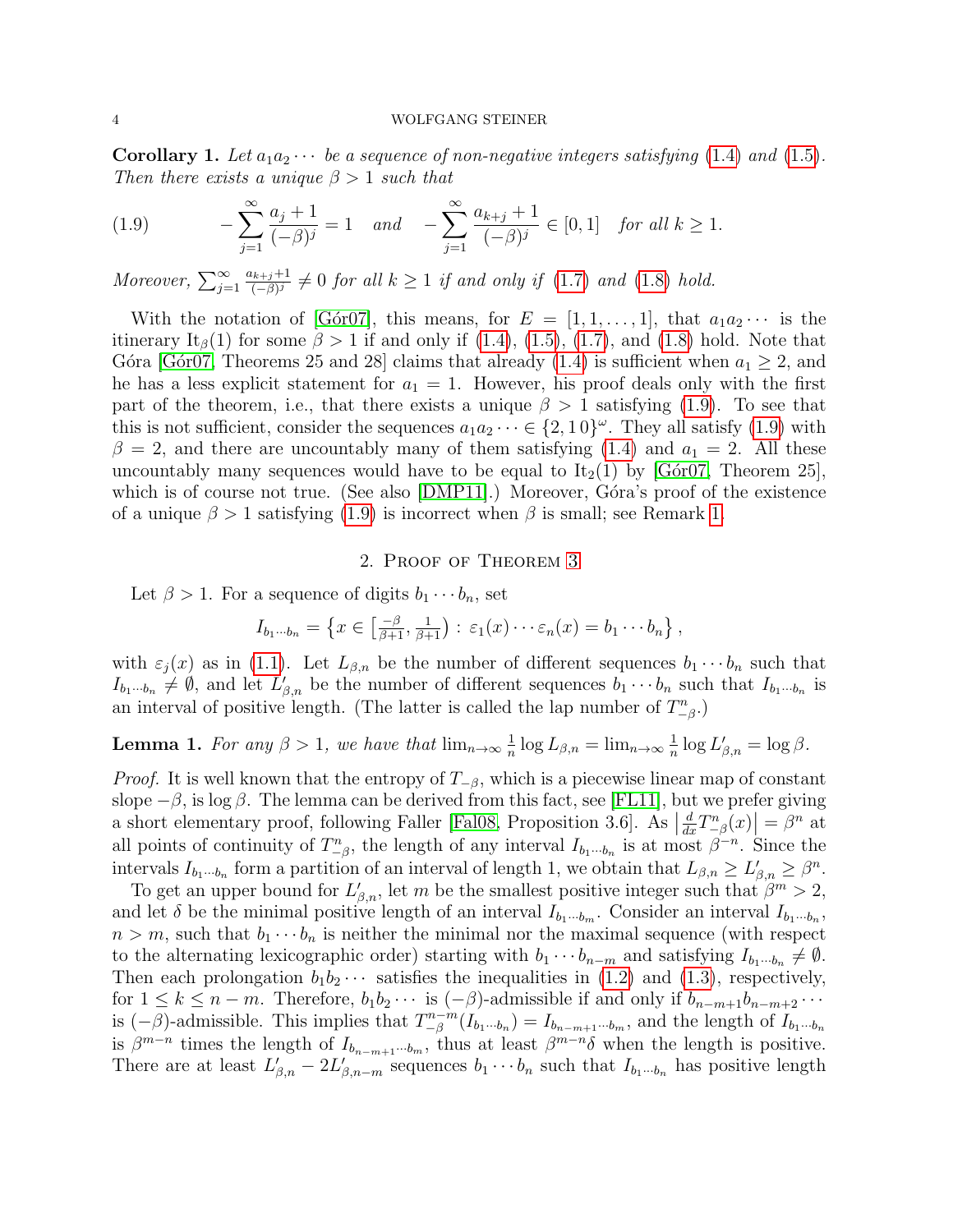and  $b_1 \cdots b_n$  is neither the minimal nor the maximal sequence starting with  $b_1 \cdots b_{n-m}$  and satisfying  $I_{b_1\cdots b_n} \neq \emptyset$ . This yields that  $(L'_{\beta,n} - 2L'_{\beta,n-m})\beta^{m-n}\delta \leq 1$  for all  $n > m$ , thus

$$
L'_{\beta,n} \leq \frac{\beta^{n-m}}{\delta} + 2L'_{\beta,n-m} \leq \frac{\beta^{n-m}}{\delta} + \frac{2\beta^{n-2m}}{\delta} + 4L'_{\beta,n-2m} \leq \cdots
$$
  

$$
\leq \frac{\beta^{n-m}}{\delta} \sum_{j=0}^{\lceil n/m \rceil - 2} \left(\frac{2}{\beta^m}\right)^j + 2^{\lceil n/m \rceil - 1} L'_{\beta,n-\lceil n/m \rceil m+m} < \frac{\beta^n}{\delta} \frac{1}{\beta^m - 2} + \beta^n L'_{\beta,m} \leq \frac{\beta^n}{\delta} \frac{\beta^m - 1}{\beta^m - 2}.
$$

This shows that  $\lim_{n\to\infty} \frac{1}{n}$  $\frac{1}{n} \log L'_{\beta,n} = \beta.$ 

An interval  $I_{b_1\cdots b_n}$  consists only of one point if and only if  $I_{b_1\cdots b_k} = \left\{\frac{-\beta}{\beta+1}\right\}$  and  $b_{k+1}\cdots b_n =$  $a_1 \cdots a_{n-k}$  for some  $k \leq n$ . (This can happen only in case that  $a_1 a_2 \cdots$  is periodic with odd period length.) Therefore, we can estimate  $L_{\beta,n} - L'_{\beta,n} \le L'_{\beta,0} + L'_{\beta,1} + \cdots + L'_{\beta,n} \le C\beta^n$ for some constant  $C > 0$ , thus  $\lim_{n \to \infty} \frac{1}{n}$  $\frac{1}{n} \log L_{\beta,n} = \lim_{n \to \infty} \frac{1}{n}$  $\frac{1}{n} \log L'_{\beta,n}$ .

For the proof of Theorem [3,](#page-2-0) let  $a_1a_2\cdots$  be the  $(-\beta)$ -expansion of  $\frac{-\beta}{\beta+1}$  and  $a'_1a'_2\cdots$  be the  $(-\beta')$ -expansion of  $\frac{-\beta'}{\beta'+1}$ ,  $\beta$ ,  $\beta' > 1$ . If  $\beta = \beta'$ , then we clearly have that  $a_1 a_2 \cdots = a'_1 a'_2 \cdots$ . If  $a_1a_2\cdots = a'_1a'_2\cdots$ , then the  $(-\beta)$ -admissible sequences are equal to the  $(-\beta')$ -admissible sequences, thus  $L_{\beta,n} = L_{\beta',n}$  for all  $n \geq 1$ , and  $\beta = \beta'$  by Lemma [1.](#page-3-1) Therefore, the equations  $\beta = \beta'$  and  $a_1 a_2 \cdots = a'_1 a'_2 \cdots$  are equivalent. Hence, it suffices to show that  $a_1 a_2 \cdots <_{\text{alt}} a'_1 a'_2 \cdots$  implies that  $\beta < \beta'$ , as the other direction follows by contraposition.

Assume that  $a_1 a_2 \cdots <_{\text{alt}} a'_1 a'_2 \cdots$ , and let  $b_1 b_2 \cdots$  be a  $(-\beta)$ -admissible sequence. By [\(1.2\)](#page-1-0) and [\(1.3\)](#page-1-1) respectively, we have that

<span id="page-4-0"></span>(2.1) 
$$
b_k b_{k+1} \cdots \leq_{\text{alt}} a_1 a_2 \cdots <_{\text{alt}} a'_1 a'_2 \cdots
$$

Furthermore, as  $\overline{0a_1 \cdots a_{2\ell}(a_{2\ell+1}-1)} >$  alt  $0a_1a_2 \cdots$  for all  $\ell \geq 0$ , we obtain that

<span id="page-4-1"></span>(2.2) 
$$
b_k b_{k+1} \cdots >_{\text{alt}} 0 a_1 a_2 \cdots >_{\text{alt}} 0 a'_1 a'_2 \cdots
$$

If  $a'_1a'_2\cdots$  is not periodic with odd period length, then [\(2.1\)](#page-4-0) and [\(2.2\)](#page-4-1) show that  $b_1b_2\cdots$ is  $(-\beta')$ -admissible, thus  $L_{\beta,n} \leq L_{\beta',n}$  for all  $n \geq 1$ , and  $\beta \leq \beta'$  by Lemma [1.](#page-3-1) Since  $a_1 a_2 \cdots \neq a'_1 a'_2 \cdots$ , this yields that  $\beta < \beta'$ . In case  $a'_1 a'_2 \cdots = a'_1 \cdots a'_{2\ell'+1}$ , we show that

<span id="page-4-2"></span>(2.3) 
$$
a_1 a_2 \cdots \leq_{\text{alt}} \overline{a'_1 \cdots a'_{2\ell'} (a'_{2\ell'+1} - 1) 0}.
$$

This is clearly true when  $a_1 \cdots a_{2\ell'+1} <_{\text{alt}} a'_1 \cdots a'_{2\ell'} (a'_{2\ell'+1}-1)$ . If  $a_1 \cdots a_{2\ell'+1} = a'_1 \cdots a'_{2\ell'+1}$ , then  $a_{2\ell'+2}a_{2\ell'+3}\cdots >_{\text{alt}} a'_{2\ell'+2}a'_{2\ell'+3}\cdots = a'_{1}a'_{2}\cdots >_{\text{alt}} a_{1}a_{2}\cdots$ , contradicting [\(1.4\)](#page-1-2). It remains to consider the case that  $a_1 \cdots a_{2\ell'+1} = a'_1 \cdots a'_{2\ell'} (a'_{2\ell'+1}-1)$ . If  $a_{2\ell'+1} > 0$ , then [\(2.3\)](#page-4-2) holds, otherwise  $a_1 \cdots a_{2\ell'+2} = a'_1 \cdots a'_{2\ell'} (a'_{2\ell'+1}-1)0$ . In the latter case, [\(1.4\)](#page-1-2) implies that  $a_{2\ell'+3}\cdots a_{4\ell'+4} \leq_{\text{alt}} a_1\cdots a_{2\ell'+2} = a'_1\cdots a'_{2\ell'} (a'_{2\ell'+1}-1)0$ , and we obtain inductively that [\(2.3\)](#page-4-2) holds. Now, [\(2.1\)](#page-4-0), [\(2.2\)](#page-4-1), and (2.3) show that  $b_1b_2 \cdots$  is  $(-\beta')$ -admissible, which yields as above that  $\beta < \beta'$ .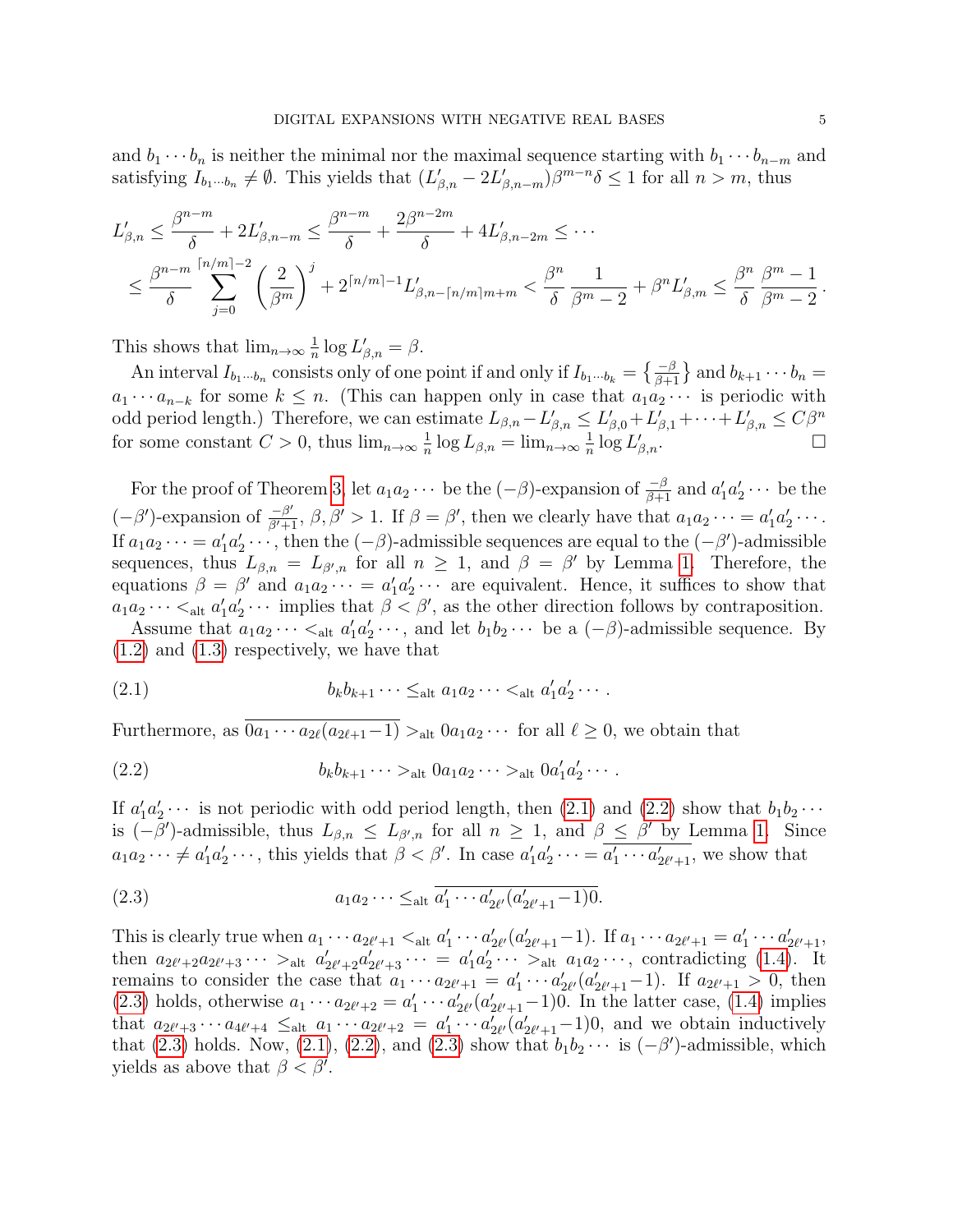# 3. Proof of Theorem [1](#page-2-3)

Let  $a_1a_2\cdots$  be a sequence of non-negative integers satisfying [\(1.4\)](#page-1-2) and [\(1.5\)](#page-1-3). We show that there exists a unique  $\beta > 1$  satisfying [\(1.9\)](#page-3-0), which is equivalent to [\(1.6\)](#page-2-5). For  $n \ge 1$ , set

$$
P_n(x) = (-x)^n + \sum_{j=1}^n (a_j + 1) (-x)^{n-j},
$$
  
\n
$$
J_n = \{x > 1 \mid P_j(x) \in [0, 1] \text{ for all } 1 \le j \le n\}.
$$

Then  $J_1 \supseteq J_2 \supseteq J_3 \supseteq \cdots$ , and  $J_n$  is compact if and only if inf  $J_n \neq 1$ .

First note that, for  $\beta > 1$ , [\(1.9\)](#page-3-0) is equivalent to  $\beta \in \bigcap_{n\geq 1} J_n$ . Indeed, if (1.9) holds, then  $P_n(\beta) = -\sum_{j=1}^{\infty}$  $a_{n+j}+1$  $\frac{(n+j+1)}{(-\beta)^j} \in [0,1]$  for all  $n \geq 1$ . On the other hand, if  $P_n(\beta) \in [0,1]$  for all  $n \geq 1$ , then  $\left|1 + \sum_{j=1}^{\infty} \right|$  $a_j+1$  $\frac{a_j+1}{(-\beta)^j}$  =  $\lim_{n\to\infty} \frac{P_n(\beta)}{(-\beta)^n} = 0$ , thus [\(1.9\)](#page-3-0) holds.

Inductively for  $n \geq 1$ , we show the following statements, where we use the abbreviations  $v_{[j,k]}$  for  $v_j v_{j+1} \cdots v_k$  and  $v_{[j,k]}$  for  $v_j v_{j+1} \cdots v_{k-1}$ :

- <span id="page-5-5"></span>(1)  $J_n$  is a non-empty interval, with inf  $J_n = 1$  if and only if  $a_{[1,n]} = u_{[1,n]}$ . If  $P_n(\beta) = P_n(\beta') \in \{0, 1\}$  with  $\beta, \beta' \in J_n$ , then  $\beta = \beta'$ .
- <span id="page-5-4"></span>(2) If *n* is even,  $a_{[1,n-2m+1]} = u_{[1,n-2m+1]}$  or  $a_{[n-2m+2,n]} \neq a_{[1,2m]}$  for all  $1 \leq m \leq n/2$ , and  $a_{[1,n]} \neq u_{[1,n]}$ , then  $P_n(\min J_n) = 0$ .
	- If *n* is odd and  $a_{[n-2m+2,n]} \neq a_{[1,2m)}$  for all  $1 \leq m \leq n/2$ , then  $P_n(\max J_n) = 0$ .
- <span id="page-5-3"></span>(3) If *n* is even,  $a_{[1,n-2m+1]} \neq u_{[1,n-2m+1]}$  and  $a_{[n-2m+2,n]} = a_{[1,2m)}$  for some  $1 \leq m \leq n/2$ , and m is maximal with this property, then  $P_n(\min J_n) = P_{2m-1}(\min J_n)$ . If n is odd,  $a_{[n-2m+2,n]} = a_{[1,2m)}$  for some  $1 \leq m \leq n/2$ , and m is maximal with this property, then  $P_n(\max J_n) = P_{2m-1}(\max J_n)$ .
- <span id="page-5-0"></span>(4) If *n* is even and  $a_{[n-2m+1,n]} \neq a_{[1,2m]}$  for all  $1 \leq m < n/2$ , then  $P_n(\max J_n) = 1$ . If *n* is odd,  $a_{[1,n-2m]} = u_{[1,n-2m]}$  or  $a_{[n-2m+1,n]} \neq a_{[1,2m]}$  for all  $1 \leq m \leq n/2$ , and  $a_{[1,n]} \neq u_{[1,n]}$ , then  $P_n(\min J_n) = 1$ .
- <span id="page-5-1"></span>(5) If *n* is even,  $a_{[n-2m+1,n]} = a_{[1,2m]}$  for some  $1 \leq m < n/2$ , and *m* is maximal with this property, then  $P_n(\max J_n) = P_{2m}(\max J_n)$ . If *n* is odd,  $a_{[1,n-2m]} \neq u_{[1,n-2m]}$  and  $a_{[n-2m+1,n]} = a_{[1,2m]}$  for some  $1 \leq m \leq n/2$ , and m is maximal with this property, then  $P_n(\min J_n) = P_{2m}(\min J_n)$ .

We have that  $P_1(x) = a_1 + 1 - x$ , and  $a_1 \ge 1$  by [\(1.5\)](#page-1-3). If  $a_1 \ge 2$ , then  $J_1 = [a_1, a_1 + 1]$ ,  $P_1(a_1) = 1$  and  $P_1(a_1 + 1) = 0$ ; if  $a_1 = 1$ , then  $J_1 = (1, 2]$  and  $P_1(2) = 0$ . Therefore, the statements hold for  $n = 1$ . Assume that they hold for  $n - 1$ , and set

$$
B = \{b \in \{0, 1, \ldots, a_1\} : b + 1 - xP_{n-1}(x) \in [0, 1] \text{ for some } x \in J_{n-1}\},\
$$

i.e.,  $J_n \neq \emptyset$  if and only if  $a_n \in B$ .

<span id="page-5-2"></span>Assume first that  $a_{[1,n)} \neq u_{[1,n)}$ , i.e., inf  $J_{n-1} = \min J_{n-1} > 1$ , and that n is even.

(i) If  $a_{[n-2m+1,n)} \neq a_{[1,2m)}$  for all  $1 \leq m < n/2$ , then  $P_{n-1}(\max J_{n-1}) = 0$ , thus

$$
1 - (\max J_{n-1}) P_{n-1}(\max J_{n-1}) = 1.
$$

This implies that  $0 \in B$ , and  $P_n(\max J_n) = P_n(\max J_{n-1}) = 1$  if  $a_n = 0$ . Since the map  $x \mapsto xP_{n-1}(x)$  is continuous and  $J_{n-1}$  is an interval, we get that  $P_n(\max J_n) = 1$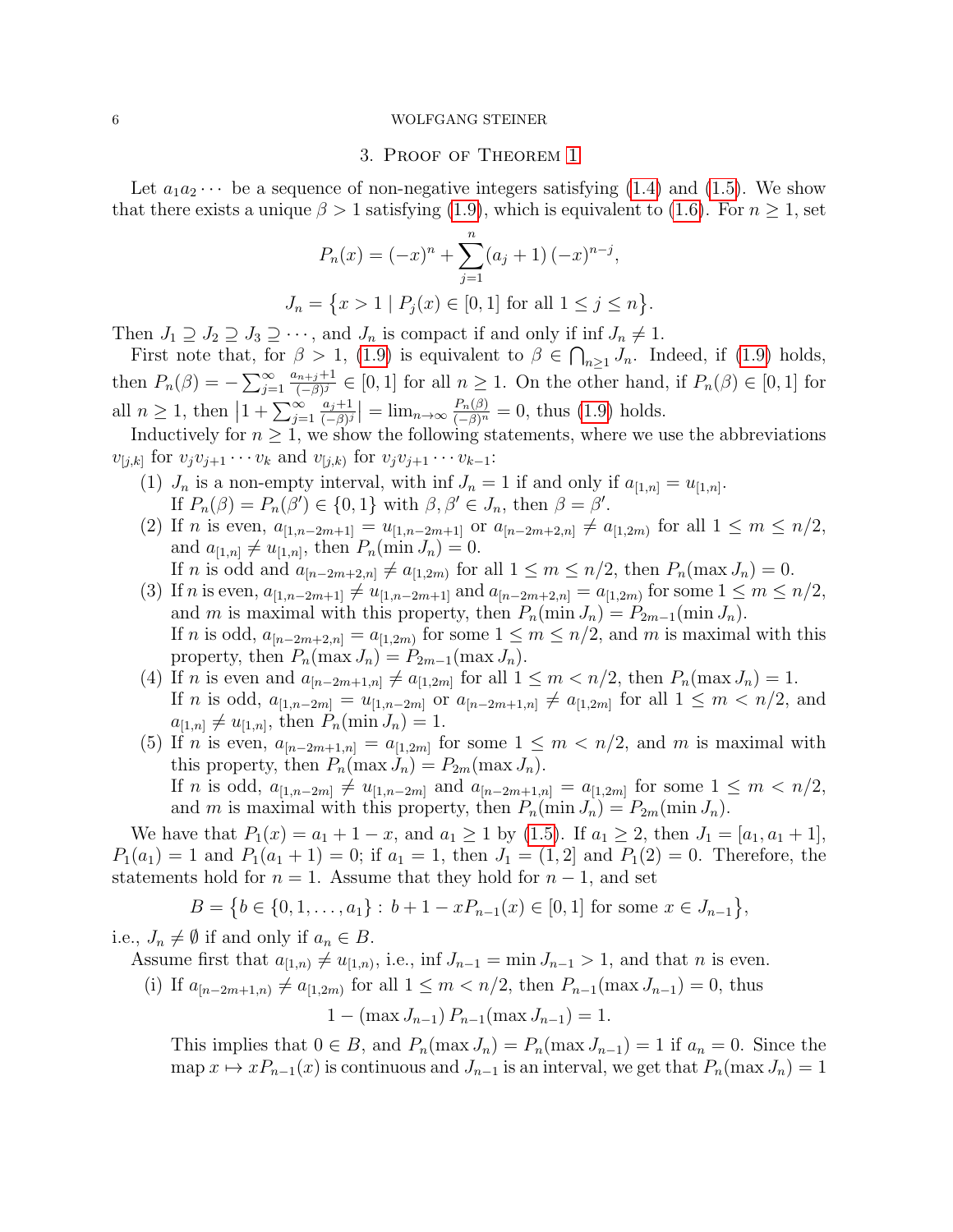for  $a_n > 0$  as well, when  $J_n \neq \emptyset$ . Moreover, we clearly have that  $a_{[n-2m+1,n]} \neq a_{[1,2m]}$ for all  $1 \leq m < n/2$ , thus [\(4\)](#page-5-0) holds when  $a_n \in B$ .

<span id="page-6-0"></span>(ii) If  $a_{[n-2m+1,n)} = a_{[1,2m)}$  for some  $1 \leq m < n/2$ , and m is maximal with this property, then  $P_{n-1}(\max J_{n-1}) = P_{2m-1}(\max J_{n-1}),$  thus

$$
a_{2m} + 1 - (\max J_{n-1}) P_{n-1}(\max J_{n-1}) = P_{2m}(\max J_{n-1}) \in [0, 1],
$$

where we have used that  $J_{n-1} \subseteq J_{2m}$  and  $P_{2m}(J_{2m}) \subseteq [0,1]$ . This gives  $a_{2m} \in B$ . If  $a_n = a_{2m}$ , then  $\max J_n = \max J_{n-1}$  and  $P_n(\max J_{n-1}) = P_{2m}(\max J_{n-1})$ , thus  $P_n(\max J_n) = P_{2m}(\max J_n)$  and  $a_{[n-2m+1,n]} = a_{[1,2m]}$ . By the maximality of m, we have that  $a_{[n-2\ell+1,n]} \neq a_{[1,2\ell]}$  for all  $m < \ell < n/2$ , thus [\(5\)](#page-5-1) holds. If  $a_n \neq a_{2m}$ , then the equation  $a_{[n-2m+1,n]} = a_{[1,2m)}$  and [\(1.4\)](#page-1-2) yield that  $a_n > a_{2m}$ , thus  $P_n(\max J_n) = 1$  when  $J_n \neq \emptyset$ , similarly to [\(i\)](#page-5-2). If  $a_{[1,2\ell)} = a_{[n-2\ell+1,n)}$ ,  $1 \leq \ell < m$ , then we also have that  $a_{[1,2\ell)} = a_{[2m-2\ell+1,2m)}$ , thus  $a_{2\ell} \le a_{2m} < a_n$ . This implies

<span id="page-6-1"></span>that  $a_{[n-2\ell+1,n]} \neq a_{[1,2\ell]}$  for all  $1 \leq \ell < n/2$ , thus [\(4\)](#page-5-0) holds when  $a_n \in B$ . (iii) If  $a_{[1,n-2m)} = u_{[1,n-2m)}$  or  $a_{[n-2m,n)} \neq a_{[1,2m]}$  for all  $1 \leq m \leq n/2-1$ , then we have that  $P_{n-1}(\min J_{n-1}) = 1$ , thus

$$
a_1 + 1 - (\min J_{n-1}) P_{n-1}(\min J_{n-1}) = P_1(\min J_{n-1}) \in [0, 1],
$$

and  $a_1 \in B$ . If  $a_n = a_1$ , then min  $J_n = \min J_{n-1}$  and  $P_n(\min J_{n-1}) = P_1(\min J_{n-1}),$ thus  $P_n(\min J_n) = P_1(\min J_n)$ , and  $a_{[1,n-2m+1]} = u_{[1,n-2m+1]}$  or  $a_{[n-2m+2,n]} \neq a_{[1,2m)}$ for all  $2 \leq m \leq n/2$ . Therefore, [\(3\)](#page-5-3) holds. If  $a_n < a_1$ , then  $P_n(\min J_n) = 0$  when  $J_n \neq \emptyset$ ,  $a_{[1,n-2m+1]} = u_{[1,n-2m+1]}$  or  $a_{[n-2m+2,n]} \neq a_{[1,2m)}$  for all  $1 \leq m \leq n/2$ , thus [\(2\)](#page-5-4) holds when  $a_n \in B$ .

<span id="page-6-2"></span>(iv) If  $a_{[1,n-2m)} \neq u_{[1,n-2m)}$  and  $a_{[n-2m,n)} = a_{[1,2m]}$  for some  $1 \leq m \leq n/2 - 1$ , and m is maximal with this property, then  $P_{n-1}(\min J_{n-1}) = P_{2m}(\min J_{n-1}),$  thus

 $a_{2m+1} + 1 - \min J_{n-1}$   $P_{n-1}(\min J_{n-1}) = P_{2m+1}(\min J_{n-1}) \in [0,1],$ 

hence  $a_{2m+1} \in B$ . If  $a_n = a_{2m+1}$ , then  $\min J_n = \min J_{n-1}$  and  $P_n(\min J_{n-1}) =$  $P_{2m+1}(\min J_{n-1}),$  thus  $P_n(\min J_n) = P_{2m+1}(\min J_n),$  and  $a_{[n-2m,n]} = a_{[1,2m+1]}$ . The maximality of m yields that  $a_{[1,n-2\ell+1]} = u_{[1,n-2\ell+1]}$  or  $a_{[n-2\ell+2,n]} \neq a_{[1,2\ell)}$  for all  $m+$  $1 < \ell \leq n/2$ , thus [\(3\)](#page-5-3) holds. If  $a_n \neq a_{2m+1}$ , then  $a_n < a_{2m+1}$  by [\(1.4\)](#page-1-2). If moreover  $a_{[1,2\ell-2]} = a_{[n-2\ell+2,n)}$ ,  $1 \leq \ell \leq m$ , then we have that  $a_{[1,2\ell-2]} = a_{[2m-2\ell+3,2m]}$ , thus  $a_{2\ell-1} \ge a_{2m+1} > a_n$ . Then we get that  $P_n(\min J_n) = 0$  when  $J_n \ne \emptyset$ ,  $a_{[1,n-2\ell+1]} =$  $u_{[1,n-2\ell+1]}$  and  $a_{[n-2\ell+2,n]} \neq a_{[1,2\ell)}$  for all  $1 \leq \ell \leq n/2$ , thus [\(2\)](#page-5-4) holds when  $a_n \in B$ .

Since  $x \mapsto xP_{n-1}(x)$  is continuous and  $J_{n-1}$  is an interval, the set B is an interval of integers. The paragraphs [\(i\)](#page-5-2) and [\(ii\)](#page-6-0) show that  $a_n$  is not smaller than the smallest element of B, [\(iii\)](#page-6-1) and [\(iv\)](#page-6-2) show that  $a_n$  is not larger than the largest element of B, thus  $a_n \in B$ . We have therefore proved that  $J_n \neq \emptyset$  and  $(2)$ –[\(5\)](#page-5-1) hold, when  $a_{[1,n)} \neq u_{[1,n)}$  and n is even. For odd *n*, the proof runs along the same lines and is left to the reader.

If  $a_{[1,n)} = u_{[1,n)}$ , then inf  $J_{n-1} = 1$ . From [\[LS,](#page-9-5) Proposition 3.5], we know that  $u_n \in B$ , that inf  $J_n = 1$  when  $a_n = u_n$ , and that min  $J_n > 1$  when  $u_n \neq a_n \in B$ . Let first n be even, thus  $a_n \leq u_n$  by [\(1.5\)](#page-1-3). If  $a_{[n-2m+1,n)} \neq a_{[1,2m)}$  for all  $1 \leq m \lt n/2$ , then we obtain as in [\(i\)](#page-5-2) that  $0 \in B$ , thus  $a_n \in B$ , and [\(4\)](#page-5-0) holds. If  $a_{[n-2m+1,n)} = a_{[1,2m)}$  for some  $1 \leq m \leq n/2$ , and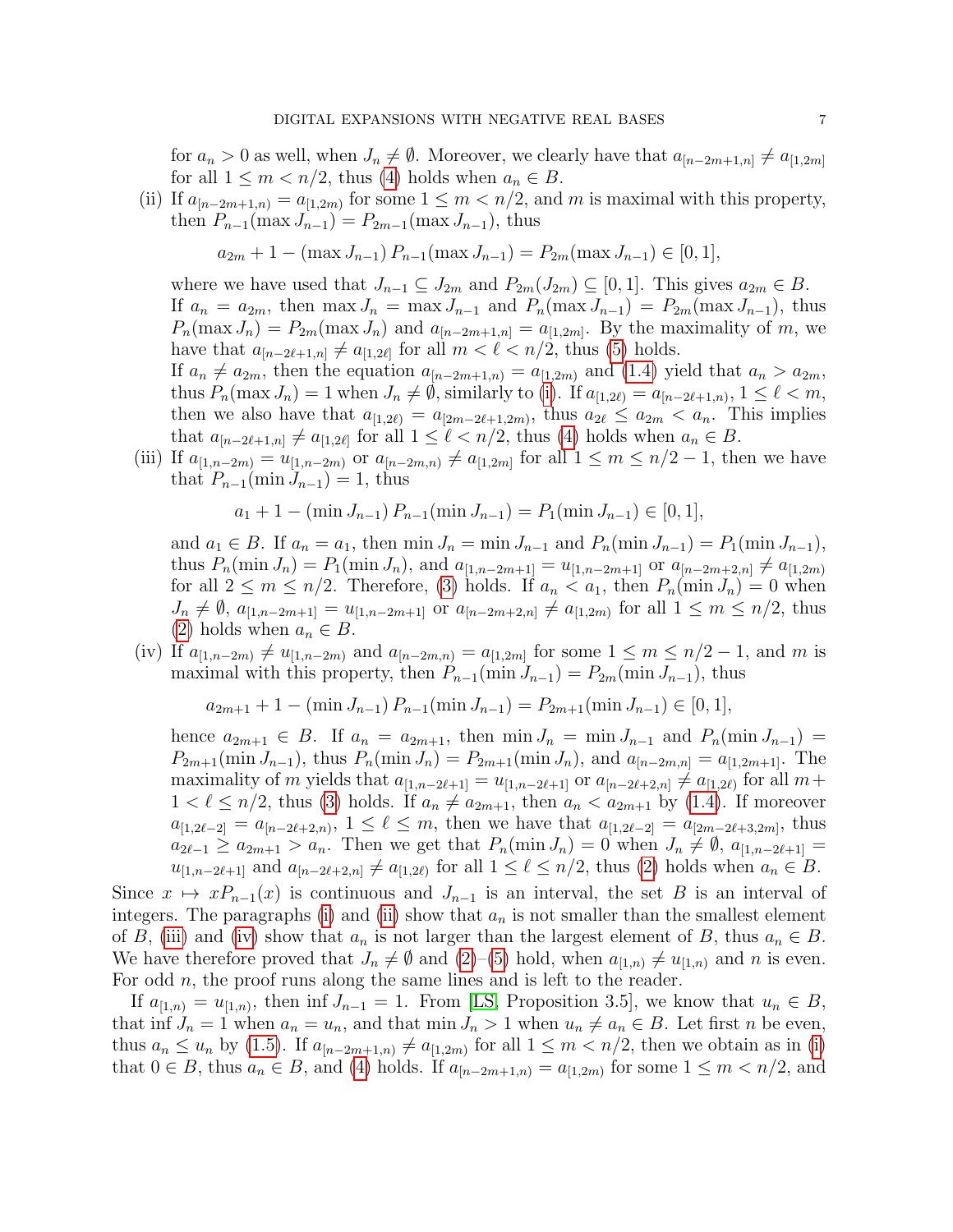m is maximal with this property, then [\(ii\)](#page-6-0) yields that  $a_{2m} \in B$  and  $a_{2m} \le a_n$ , thus  $a_n \in B$ . If  $a_n = a_{2m}$ , then [\(5\)](#page-5-1) holds; if  $a_n > a_{2m}$ , then [\(4\)](#page-5-0) holds. Moreover, if  $a_n < u_n$ , then we get that  $P_n(\min J_n) = 0$ , thus [\(2\)](#page-5-4) holds. Again, if n is odd, then similar arguments apply. Hence, we have proved that  $J_n \neq \emptyset$  and  $(2)$ –[\(5\)](#page-5-1) hold for the case that  $a_{[1,n)} = u_{[1,n)}$  too.

If  $J_n$  is not an interval, then the continuity of  $x \mapsto xP_{n-1}(x)$  on the interval  $J_{n-1}$  implies that  $P_n$  meets the lower bound 0 or the upper bound 1 at least twice within  $J_n$ . Therefore, suppose that  $P_n(\beta) = P_n(\beta') \in \{0,1\}$  for  $\beta, \beta' \in J_n$ . If  $P_j(\beta) \in (0,1]$  and  $P_j(\beta') \in (0,1]$ for all  $1 \leq j < n$ , then the  $(-\beta)$ -expansion of  $\frac{-\beta}{\beta+1}$  and the  $(-\beta')$ -expansion of  $\frac{-\beta'}{\beta'+1}$  are both  $\overline{a_{[1,n]}}$  (if  $P_n(\beta) = 1$ ) or  $\overline{a_{[1,n]}(a_n+1)}$  (if  $P_n(\beta) = 0$ ), thus  $\beta = \beta'$  by Theorem [3.](#page-2-0)

Suppose in the following that  $P_j(\beta') = 0$  for some  $1 \leq j \leq n$ , and let  $\ell \geq 1$  be minimal such that  $P_{\ell}(\beta') \in \{0,1\}$ . If  $P_{\ell}(\beta') = 0$ , then  $a_{\ell+1} = 0$  and  $P_{\ell+1}(\beta') = 1$ , hence  $a_{[1,n]}$  is a concatenation of blocks  $a_{1,\ell}$  and  $a_{1,\ell}(a_{\ell}+1)$ , except possibly for the last block, which is  $a_{[1,\ell]}$  when  $P_n(\beta') = 0$ . If  $P_\ell(\beta') = 1$ , then  $a_{[1,n]}$  is a concatenation of blocks  $a_{[1,\ell]}$  and  $a_{[1,\ell)}(a_{\ell}-1)$ , ending with  $a_{[1,\ell)}(a_{\ell}-1)$  when  $P_n(\beta')=0$ . We obtain that

$$
P_n(x) = P_n(\beta') + (P_\ell(x) - P_\ell(\beta')) Q(x)
$$

for some polynomial  $Q(x) = \sum_{j=0}^{n-\ell} q_j (-x)^j$  with coefficients  $q_j \in \{0, 1\}$ , and  $q_{j-1} = q_{j-2} =$  $\cdots = q_{j-\ell+1} = 0$  whenever  $q_j = 1$ . If  $P_{\ell}(\beta) = P_{\ell}(\beta')$ , then the induction hypotheses yield that  $\beta = \beta'$ . If  $P_{\ell}(\beta) \neq P_{\ell}(\beta')$ , then  $Q(\beta) = 0$ , which implies that  $1 < \frac{1}{\beta^{\ell+1}} + \frac{1}{\beta^{2\ell+1}} + \cdots =$  $\frac{1}{\beta^{\ell+1}-\beta}$  when  $\ell$  is even,  $1 < \frac{1}{\beta^{\ell}} + \frac{1}{\beta^{2\ell+1}} + \cdots = \frac{\beta}{\beta^{\ell+1}-1}$  when  $\ell$  is odd, i.e.,  $\beta^{\ell+1} < \beta + 1$ .

To exclude the latter case, suppose that  $P_n(\beta) = P_n(\beta') \in \{0, 1\}$  for  $\beta, \beta' \in J_n, \beta \neq \beta'$ , and that  $\beta^{\ell+1} < \beta + 1$  for the minimal  $\ell \geq 1$  such that  $P_{\ell}(\beta') \in \{0, 1\}$ . Set  $g_k = \lfloor 2^{k+1}/3 \rfloor$ , and let, for  $k \geq 1$ ,  $\gamma_k$  and  $\eta_k$  be the real numbers greater than 1 satisfying  $\gamma_k^{g_k+1} = \gamma_k + 1$ ,  $\eta_k^{g_k+1} = \eta_k^{g_{k-1}+1} + 1$  when k is even,  $\eta_k^{g_k} = \eta_k^{g_{k-1}} + 1$  when k is odd, as in [\[LS\]](#page-9-5). For the positive integer m satisfying  $g_m \leq \ell < g_{m+1}$ , we have that  $\beta < \gamma_m < \eta_m$ . By Proposition 3.5 in [\[LS\]](#page-9-5) and its proof,  $\beta < \eta_m$  implies that the  $(-\beta)$ -expansion of  $\frac{-\beta}{\beta+1}$  starts with  $\varphi^m(1)$  and that  $\widetilde{T}_{-\beta}^j(1) \notin \{0,1\}$  for all  $1 \leq j \leq |\varphi^m(1)| = g_{m+1} + \frac{1-(-1)^m}{2}$  $\frac{-1}{2}$ , where |w| denotes the length of the word w. Since  $\beta \in J_n$  and  $P_n(\beta) \in \{0,1\}$ , we obtain that  $a_1 a_2 \cdots$  starts with  $\varphi^m(1)$ and that  $n > |\varphi^m(1)|$ . By equation (3.2) in [\[LS\]](#page-9-5), we have that  $P_{2^m}(x) > 1$  for all  $x > \eta_m$ (note that  $2^m = |\varphi^{m-1}(10)| < |\varphi^m(1)|$ ), thus  $J_{2^m} = (1, \eta_m]$ , and  $\ell < g_{m+1}$  yields that  $\beta' = \eta_m$ ,  $\ell = 2^m$ . As  $\beta$  and  $\beta'$  are in the interval  $J_{n-1}$ , we also have that  $\gamma_m \in J_{n-1}$ . The  $(-\gamma_m)$ -expansion of  $\frac{-\gamma_m}{\gamma_m+1}$  is  $\varphi^{m-1}(1)$   $\overline{\varphi^{m-1}(0)}$  by [\[LS,](#page-9-5) Theorem 2.5]. Since  $n \geq 2\ell$  by the above block decomposition of  $a_{[1,n]}$ , we obtain that  $a_1 a_2 \cdots$  starts with  $\varphi^{m-1}(1000)$  if  $m \geq 2$ , and with 100 if  $m = 1$ . In case  $m = 1$ , we get that  $P_3(2) \notin J_3$ , contradicting that  $2 = \eta_1 = \beta' \in J_n$ . For  $m \ge 2$ , we have that  $P_{|\varphi^{m-1}(1000)|}(\eta_m) > P_{|\varphi^{m-1}(10)|}(\eta_m) = 1$  because  $P_{|\varphi^{m-1}(100)|}(\eta_m) = P_{|\varphi^m(1)|}(\eta_m) < P_{|\varphi^{m-1}(1)|}(\eta_m)$  by equation (3.4) in [\[LS\]](#page-9-5) and, using the notation of [\[LS\]](#page-9-5), the function  $f_{\gamma_m,\varphi^{m-1}(0)}$  is order-reversing. Again, this contradicts that  $\eta_m = \beta' \in J_n$ . Therefore, we have shown that  $\beta = \beta'$  whenever  $P_n(\beta) = P_n(\beta') \in \{0, 1\}$ ,  $\beta, \beta' \in J_n$ . Hence,  $J_n$  is an interval, and  $(1)$ – $(5)$  hold for all  $n \geq 1$ .

As the  $J_n$  form a sequence of nested non-empty intervals that are compact for sufficiently large *n*, we have that  $\bigcap_{n\geq 1} J_n \neq \emptyset$ , thus there exists some  $\beta > 1$  satisfying [\(1.9\)](#page-3-0), which is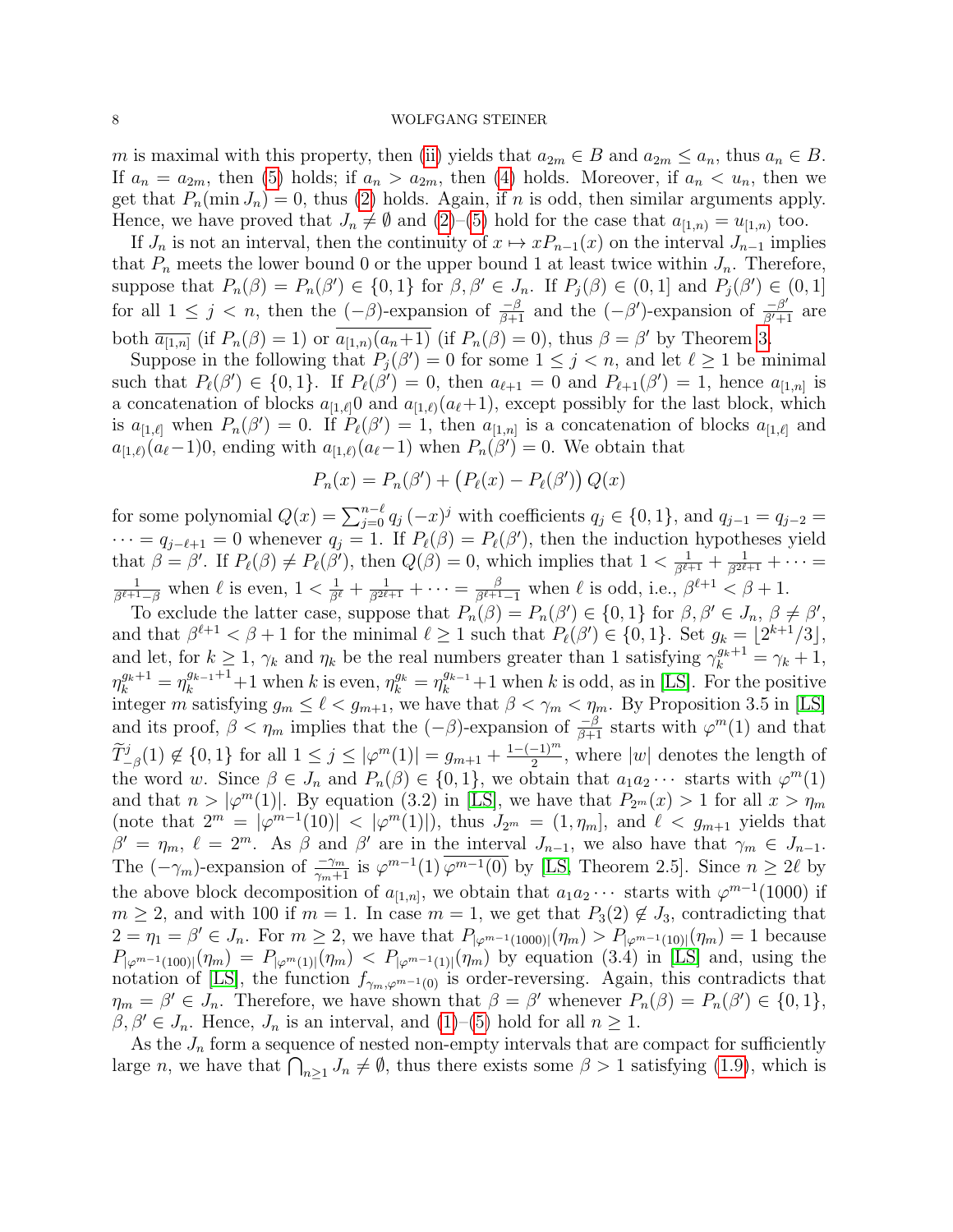equivalent to [\(1.6\)](#page-2-5). To show that  $\beta$  is unique, suppose that  $\bigcap_{n\geq 1} J_n$  is not a single point. Then  $\bigcap_{n\geq 1} J_n$  is an interval of positive length, thus there exist  $\beta, \beta' \in \bigcap_{n\geq 1} J_n$ ,  $\beta \neq \beta'$ , such that  $P_n(\beta) \in (0,1]$  and  $P_n(\beta') \in (0,1]$  for all  $n \geq 1$ . This means that  $a_1 a_2 \cdots$  is both the  $(-\beta)$ -expansion of  $\frac{-\beta}{\beta+1}$  and the  $(-\beta')$ -expansion of  $\frac{-\beta'}{\beta'+1}$ , which contradicts that  $\beta \neq \beta'$ by Theorem [3.](#page-2-0) This concludes the proof of Theorem [1.](#page-2-3)

<span id="page-8-1"></span>Remark 1. Some parts of the proofs of Theorems [1](#page-2-3) and [3](#page-2-0) can be simplified when one is only interested in  $\beta > 1$  not too close to 1. Since  $P_n(x) = a_n + 1 - xP_{n-1}(x)$  for  $n \ge 2$ , and  $P'_1(x) = -1$ , the derivative of  $P_n(x)$  is

$$
P'_n(x) = (-1) \left( P_{n-1}(x) + x P'_{n-1}(x) \right) = \dots = (-1)^n x^{n-1} \left( 1 + \sum_{j=1}^{n-1} \frac{P_j(x)}{(-x)^j} \right).
$$

If  $x \in J_{n-1}$ , then  $1 + \sum_{j=1}^{n-1}$  $P_j(x)$  $\frac{P_j(x)}{(-x)^j} > 1 - \frac{1}{x} - \frac{1}{x^3} - \cdots = \frac{x^2 - x - 1}{x^2 - 1}$  $\frac{x^2 - x - 1}{x^2 - 1}$ . If moreover  $x \ge (1 + \sqrt{5})/2$ , then we get that  $(-1)^n P'_n(x) > 0$ , hence  $P_n$  is a strictly increasing (decreasing) function then we get that  $(-1)^n F_n(x) > 0$ , hence  $F_n$  is a strictly increasing (decreasing) function<br>on  $J_{n-1} \cap [(1+\sqrt{5})/2, \infty)$  when n is even (odd). Moreover,  $\lim_{n\to\infty} |P'_n(x)| = \infty$  if  $x \ge$ on  $J_{n-1}$   $(1+\sqrt{5})/2$  (1+ $\sqrt{5}$ ) and  $x \in J_n$  for all  $n \geq 1$ .

However, it is not true that  $P_n$  is always increasing (decreasing) on  $J_{n-1}$  when n is even (odd). For instance, if  $a_1 a_2 \cdots$  starts with 1001, then  $P_4(x) = x^4 - 2x^3 + x^2 - x + 2$  and  $J_3 = (1, \beta]$  with  $\beta^3 = 2\beta^2 - \beta + 1$  ( $\beta \approx 1.755$ ). The function  $P_4$  decreases on  $(1, \beta')$ , with  $\beta' \approx 1.261$ , and increases on  $\beta', \infty$ ). Note that this is a major flaw in the proof of Theorem 28 of  $[G\acute{\sigma}r07]$  (besides the fact that the statement is incorrect, as explained in the Introduction). This lack of monotonicity is what makes Theorems [1](#page-2-3) and [3](#page-2-0) more difficult to prove than the corresponding statements for  $\beta$ -expansions.

# 4. Proof of Theorem [2](#page-2-4)

<span id="page-8-0"></span>Let  $a_1a_2\cdots$  be a sequence of non-negative integers satisfying [\(1.4\)](#page-1-2) and [\(1.5\)](#page-1-3). We have already seen in the Introduction that these conditions are necessary to be the  $(-\beta)$ -expansion of  $\frac{-\beta}{\beta+1}$  for some  $\beta > 1$ . Moreover,  $\beta$  can only be the number given by Theorem [1.](#page-2-3) Then  $a_1 a_2 \cdots$  is the  $(-\beta)$ -expansion of  $\frac{-\beta}{\beta+1}$  if and only if  $\sum_{j=1}^{\infty}$  $a_{k+j}$  $\frac{a_{k+j}}{(-\beta)^j} \neq \frac{1}{\beta+1}$  for all  $k \geq 1$ .

Suppose first that  $\sum_{j=1}^{\infty}$  $a_{k+j}$  $\frac{a_{k+j}}{(-\beta)^j} = \frac{1}{\beta+1}$  for some  $k \geq 1$ , and let  $\ell \geq 1$  be minimal such that  $\sum_{j=1}^{\infty}$  $a_{\ell+j}$  $\frac{a_{\ell+j}}{(-\beta)^j} \in \left\{\frac{-\beta}{\beta+1}, \frac{1}{\beta+1}\right\}$ . If  $\sum_{j=1}^{\infty}$  $a_{\ell+j}$  $\frac{a_{\ell+j}}{(-\beta)^j} = \frac{-\beta}{\beta+1}$ , then the  $(-\beta)$ -expansion of  $\frac{-\beta}{\beta+1}$  is  $\overline{a_{[1,\ell]}}$ . Then  $a_1 a_2 \cdots$  is composed of blocks  $a_{[1,\ell]}$  and  $a_{[1,\ell)}(a_{\ell}-1)$ 0. Since  $\sum_{j=1}^{\infty}$  $a_{k+j}$  $\frac{a_{k+j}}{(-\beta)^j} = \frac{1}{\beta+1}$  for some  $k \geq 1$ , we have at least one block  $a_{[1,\ell)}(a_{\ell}-1)$ 0, i.e.,  $a_1a_2 \cdots \in \{a_{[1,\ell]}, a_{[1,\ell)}(a_{\ell}-1)0\}^{\omega} \setminus$  ${\overline{a_{[1,\ell]}}}$ . As  ${\overline{a_{[1,\ell]}}}$  is the  $(-\beta)$ -expansion of  $-\beta \over \beta+1}$ , we have that  ${\overline{a_{[1,\ell]}}} >_{\text{alt}} u_1u_2\cdots$ , thus  $(1.7)$ does not hold. If  $\sum_{j=1}^{\infty}$  $a_{\ell+j}$  $\frac{a_{\ell+j}}{(-\beta)^j} = \frac{1}{\beta+1}$ , then the  $(-\beta)$ -expansion of  $\frac{-\beta}{\beta+1}$  is  $\overline{a_{[1,\ell)}(a_{\ell}+1)}$ ,  $a_1 a_2 \cdots$ is composed of blocks  $a_{[1,\ell]}$ 0 and  $a_{[1,\ell)}(a_{\ell}+1)$ , and we have that  $\overline{a_{[1,\ell)}(a_{\ell}+1)} >_{\text{alt}} u_1u_2\cdots$ , thus [\(1.8\)](#page-2-2) does not hold. Therefore, [\(1.4\)](#page-1-2), [\(1.5\)](#page-1-3), [\(1.7\)](#page-2-1), and (1.8) imply that  $a_1a_2\cdots$  is the  $(-\beta)$ -expansion of  $\frac{-\beta}{\beta+1}$  for some (unique)  $\beta > 1$ .

Suppose now that [\(1.7\)](#page-2-1) does not hold, i.e.,  $a_1 a_2 \cdots \in \{a_{[1,k]}, a_{[1,k)} (a_k-1) 0\}^\omega \setminus \{\overline{a_{[1,k]}}\}$ for some  $k \geq 1$  with  $\overline{a_{[1,k]}} >_{\text{alt}} u_1 u_2 \cdots$ . We show that the sequence  $\overline{a_{[1,k]}}$  satisfies [\(1.4\)](#page-1-2).